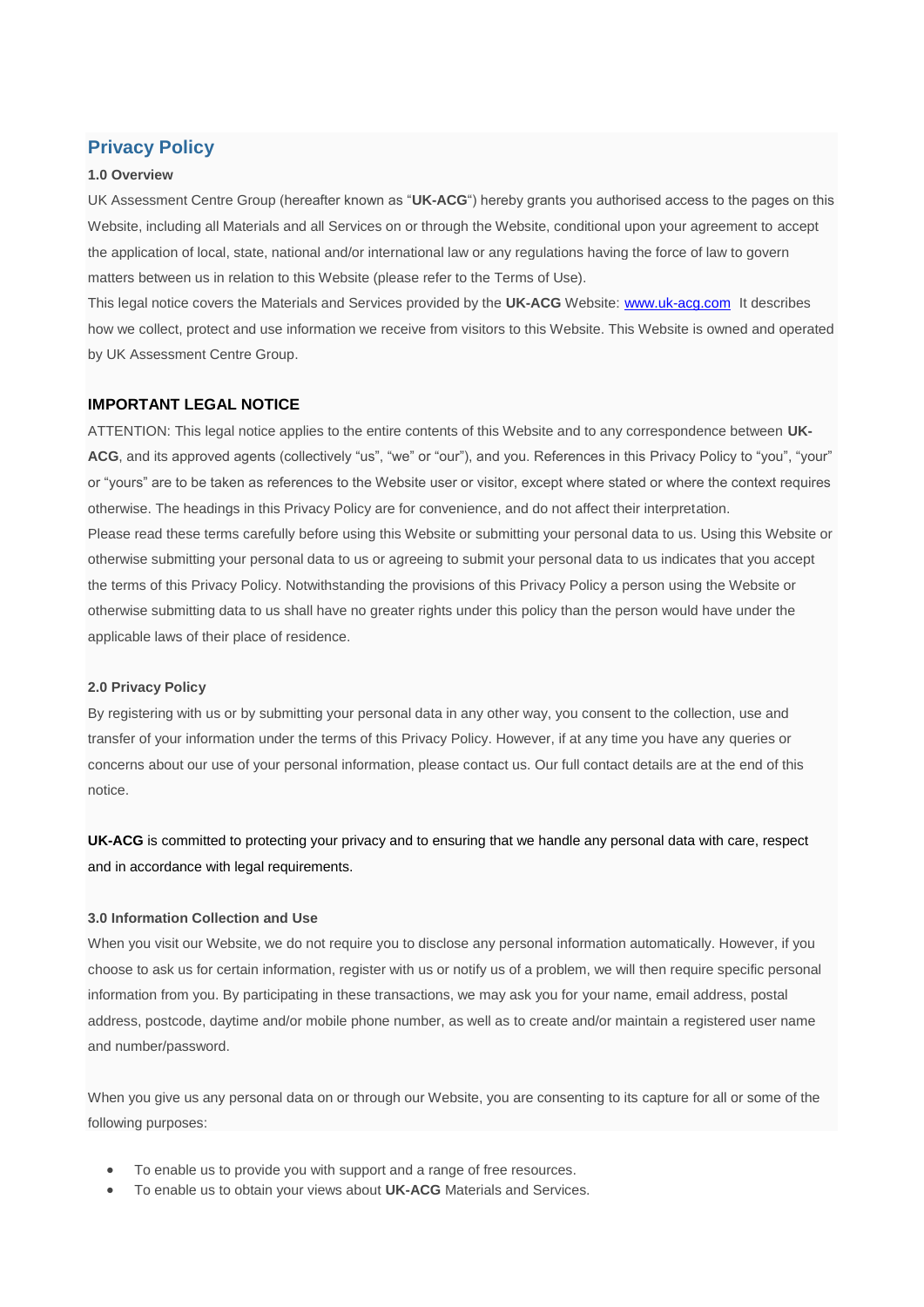- To enable us to complete occasional market surveys or academic research, in which you would have the option to participate in on a voluntary basis.
- To enable us to mail information to you about **UK-ACG** Materials and Services (**UK-ACG** will give you the option to opt-in to receive **UK-ACG** emails or mailings for marketing or informational purposes).

We do not collect information about our visitors from other sources, such as public records or private organisations, or use personal data for any purpose other than those listed above. We will always ask you when we need information that personally identifies you or allows us to contact you. If we wish to use your personal data for a new purpose, we offer you the means to consent by indicating in a box at the point on the Website where personal data is collected.

Access to some Website areas, and certain Materials and Services, may require user registration where you will be required to provide certain additional information. In registering with us, you agree to provide and maintain within reason accurate and up-to-date information about yourself. You may, however, visit parts of our Website anonymously or download certain resources without registering. If you provide feedback on the **UK-ACG** Website, we will only use this information to develop and improve the Website.

## **4.0 Information Disclosure**

Your personal information will be used solely for the purpose of providing you with any Materials and Services you have purchased or requested; monitoring and improving the quality of our Materials and Services; or for publishing market surveys or academic research. The information you give will be used in accordance with relevant state, national and international legislation covering data protection and freedom of information.

**UK-ACG** will not disclose the information you provide to any third party for any other purpose other than those listed above without your prior written consent, unless we feel such disclosure is necessary or appropriate to (a) comply with a court order or other legal process; (b) protect our rights or property; (c) limit our potential legal liability; (d) enforce other policies that are part of this Website; or (e) comply with an audit request.

Your personal details will not be sold or traded to third parties.

## **5.0 Security**

The security of your personal information is of great importance to us. **UK-ACG** has industry standard security measures designed to protect against the loss, misuse and/or alteration of the information under its control. These include:

- Secure computer storage facilities.
- Use of firewalls and other measures to prevent others from accessing confidential data or accessing **UK-ACG**'s internal networks that store confidential data.

All of our members who have access to and are involved in the processing of personal data are required to respect the confidentiality of our visitors' data. Unfortunately, the transmission of information via the Internet is not completely secure, and we therefore cannot guarantee the security of your data transmitted to our Website; any transmission is at your own risk.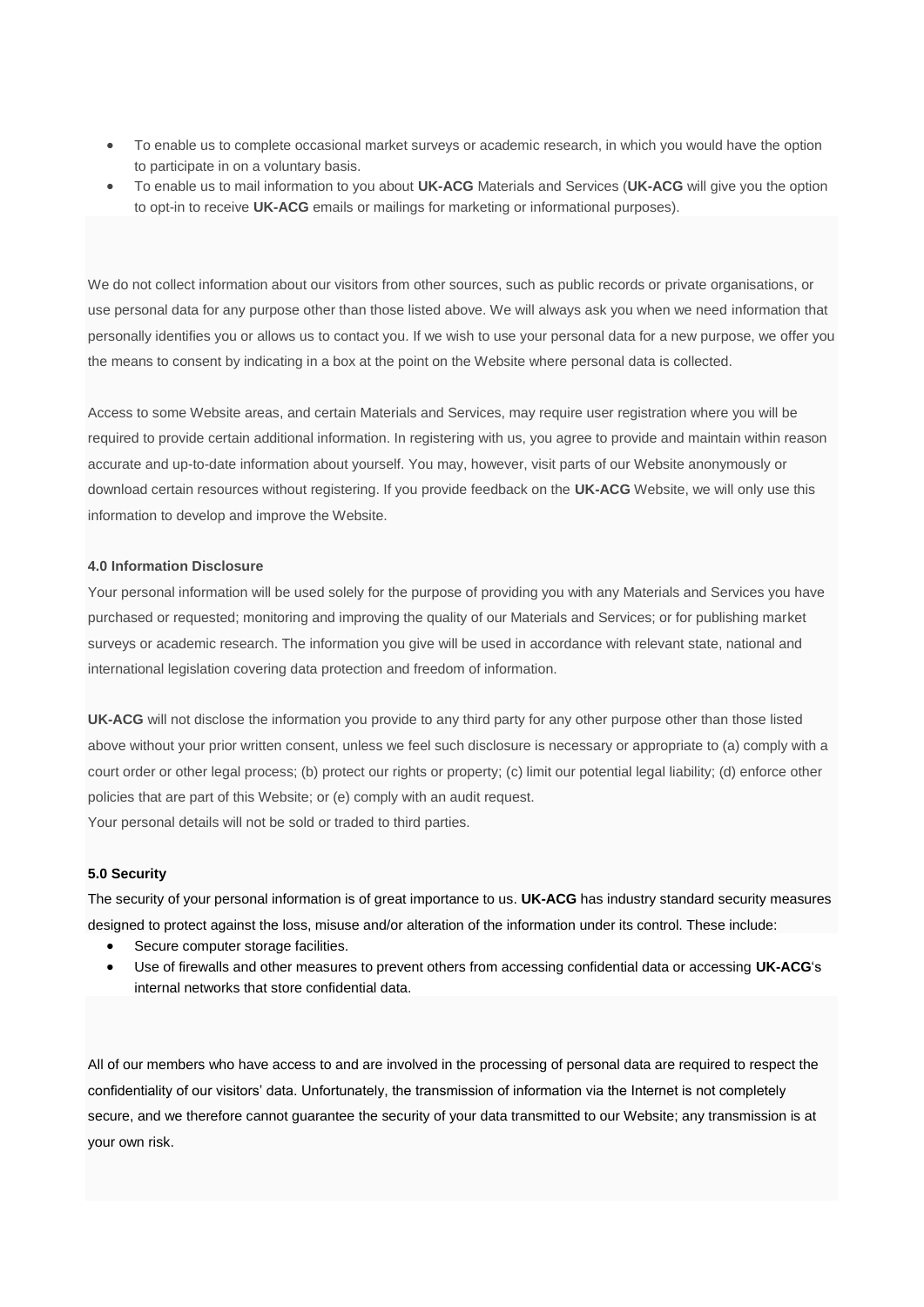# **6.0 Website Usage Information**

6.1 Cookies

A Cookie is a small file which is stored on your computer's hard disk when you visit a website and will typically record a user's preferences.

More information about cookies, including how to block them and/or delete them, can be found at <http://www.cookiecentral.com/> an[dhttp://www.AboutCookies.org/.](http://www.aboutcookies.org/)

If you choose not to accept our cookies, some of the features of our Website may not work as well as we intend.

# 6.2 Log Files

Like most website providers, we analyse server log files to collect statistical information about how our Website is used. This information, which includes browser type, Internet Service Provider (ISP), Internet Protocol (IP) and platform type, helps us to make improvements to the user-friendliness of the Website and resolve issues with its performance.

# 6.3 Browsers

This Website has been tested in different web browsers including:

- Microsoft Edge 20.10240
- Microsoft Internet Explorer 9.0
- Mozilla Firefox Version 19.0.2
- Safari 5.1.7
- Google Chrome Version 26

6.3 Protection of Children's Information

We do not publish or collect data that is aimed at children.

## 6.4 Following links to other sites from the **UK-ACG** Website

Our Website may contain links to other sites, mainly those of professional bodies that represent our industry. **UK-ACG** is not responsible for the privacy practices within any of these other sites. You should be aware of this when you leave the **UK-ACG** Website and we encourage you to read the privacy statements on other websites you visit.

# 6.5 User Submissions

Please do not post confidential or proprietary information to our Website. Any material, information or any other communication you transmit or post to our Website will be considered non-confidential and non-proprietary and we will have no liability for it. **UK-ACG** and its designees will be free to copy, disclose, distribute, incorporate and otherwise use the communications in all data, images, sound, text and other things embodied therein for any and all commercial or noncommercial purposes. Users of our Website are prohibited from posting or transmitting to or from this Website any unlawful, threatening, libellous, defamatory, obscene, pornographic or other material that would violate any law (please refer to the Terms of Use).

#### 6.7 Retention and Storage of your Information

We generally keep your personal details indefinitely for the purposes that we have mentioned above. However in certain circumstances we may destroy or delete any of your personal information that we hold. Please note that our policies on